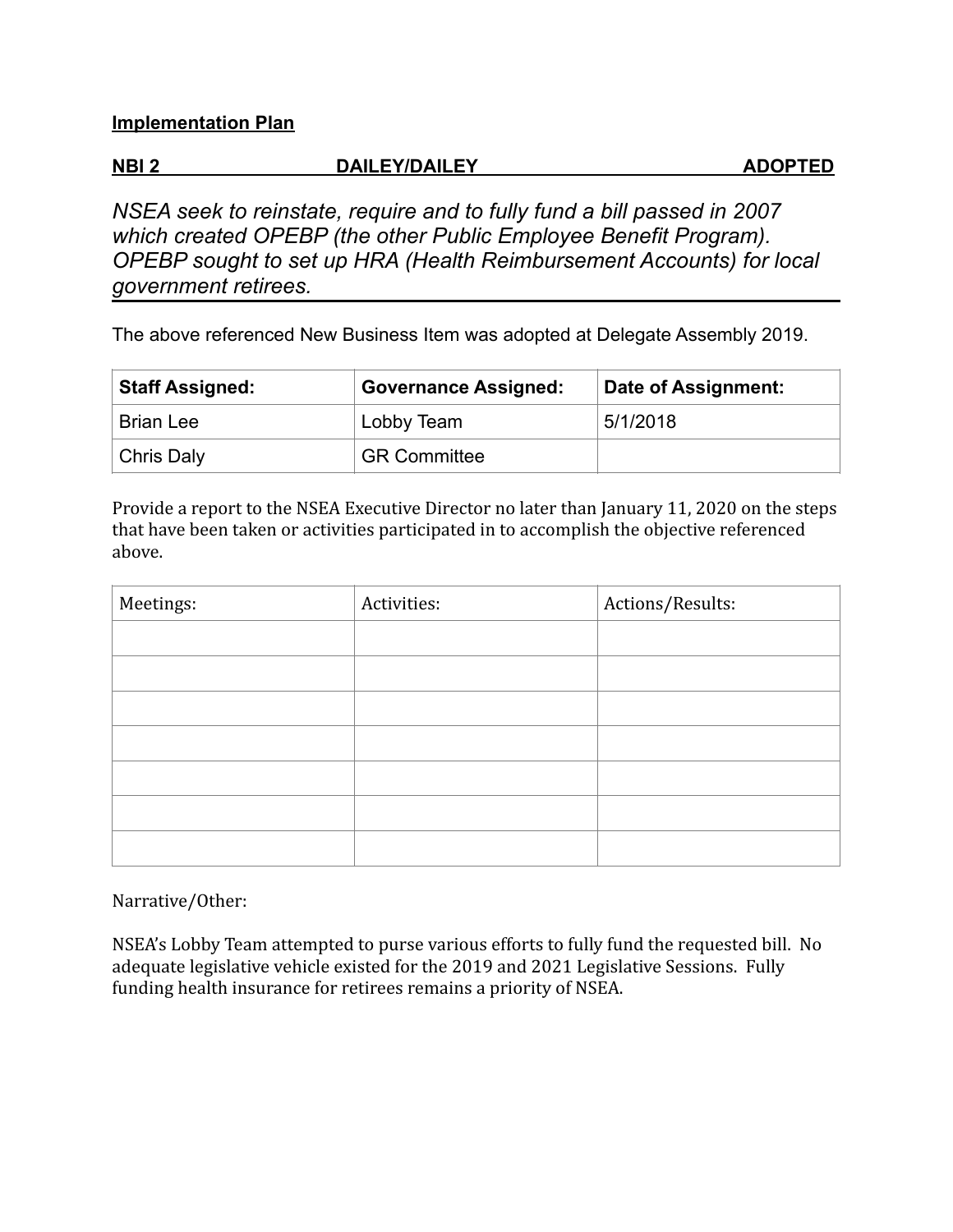#### **Implementation Plan**

## **NBI 4 TISCARENO/WALLACE REFERRED TO NSEA BOD**

*Beginning with the 2020 Delegate Assembly, all delegate materials will be provided as digital-only copies to delegates.* 

The above referenced New Business Item was referred at Delegate Assembly 2019

| <b>Staff Assigned:</b> | <b>Governance Assigned:</b>    | Date of Assignment: |
|------------------------|--------------------------------|---------------------|
| <b>Brian Lee</b>       | <b>NSEA Board of Directors</b> | 5/1/2019            |
|                        |                                |                     |

Provide a report to the NSEA Executive Director no later than January 11, 2020 on the steps that have been taken or activities participated in to accomplish the objective referenced above.

| Meetings: | Activities: | Actions/Results: |
|-----------|-------------|------------------|
|           |             |                  |
|           |             |                  |
|           |             |                  |
|           |             |                  |
|           |             |                  |
|           |             |                  |
|           |             |                  |

Narrative/Other: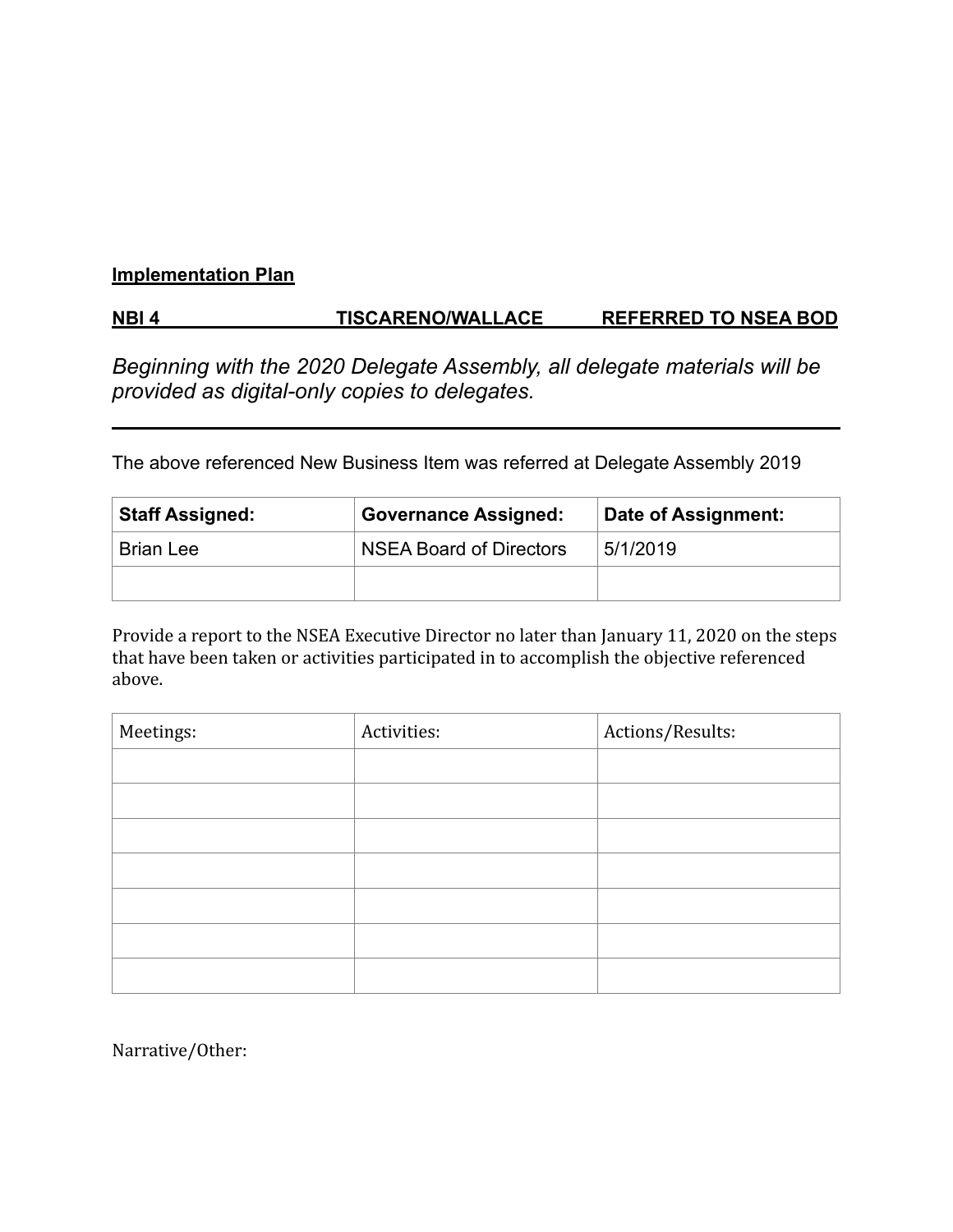NSEA offered fully digital only options to all delegates as instructed by the Board of Directors to both the 2021 and 2022 Delegate Assemblies.

### **Implementation Plan**

## **NBI 5 WALLACE/BRUMFIELD ADOPTED**

*NSEA support the Nevada Faculty Alliance's legislative efforts to expand collective bargaining for all Nevada System of Higher Education (NSHE) employees.* 

The above referenced New Business Item was referred at Delegate Assembly 2019.

| <b>Staff Assigned:</b> | <b>Governance Assigned:</b> | Date of Assignment: |
|------------------------|-----------------------------|---------------------|
| <b>Brian Lee</b>       | Lobby Team                  | 05/01/2019          |
| Chris Daly             | <sup>'</sup> GR Committee   |                     |

Provide a report to the NSEA Executive Director no later than January 11, 2020 on the steps that have been taken or activities participated in to accomplish the objective referenced above.

| Meetings: | Activities: | Actions/Results: |
|-----------|-------------|------------------|
|           |             |                  |
|           |             |                  |
|           |             |                  |
|           |             |                  |
|           |             |                  |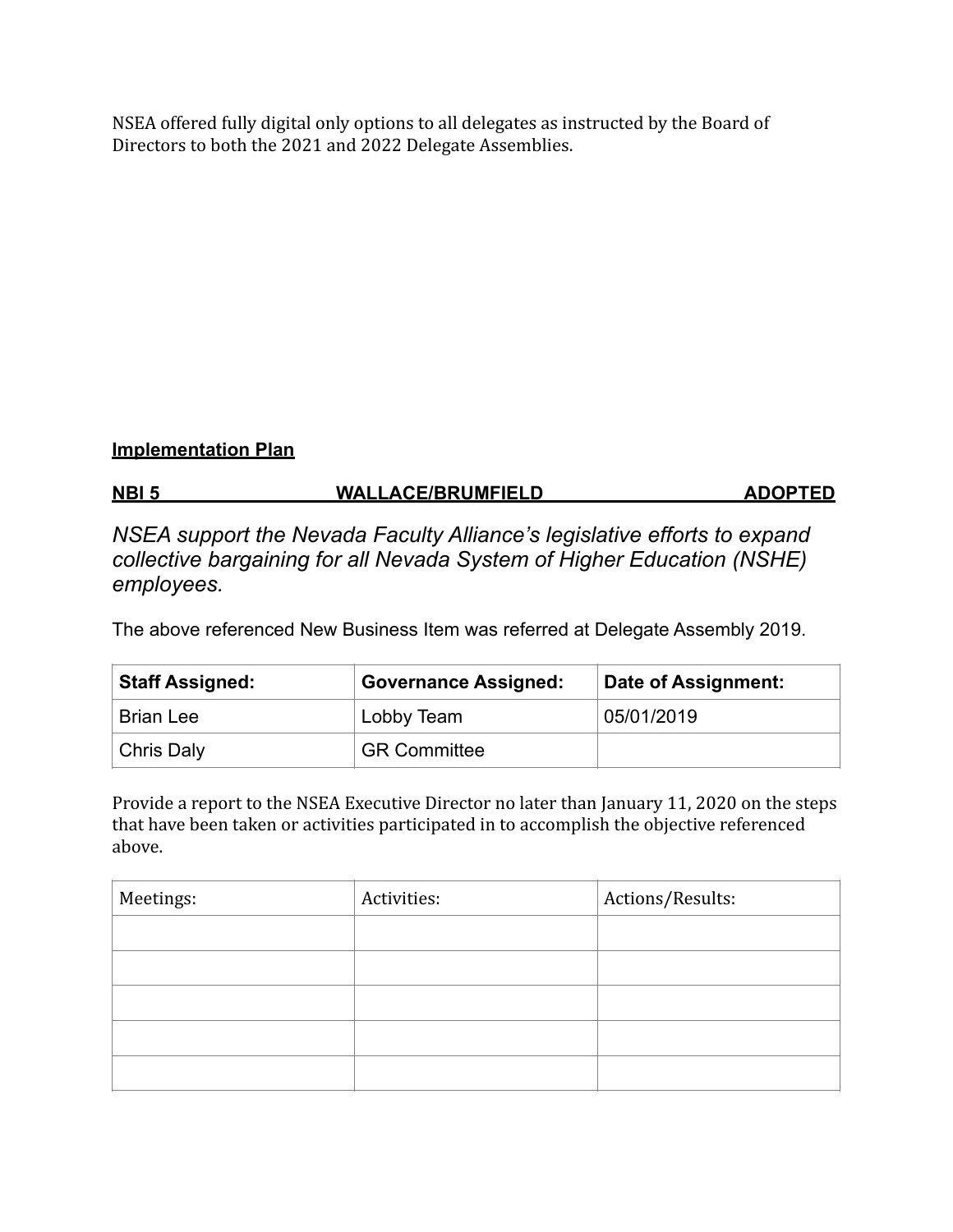Narrative/Other:

NSEA worked with the Nevada Faculty Alliance to secure full collective bargaining for all members of NSHE. The bill died in 2019 and was no revived in 2021. NSEA continues to work with the NFA on possible solutions to the issue of collective bargaining.

#### **Implementation Plan**

| NBI <sub>6</sub> | <b>KAISER/MUNSON</b> | <b>ADOPTED</b> |
|------------------|----------------------|----------------|
|                  |                      |                |

*NSEA support sufficient funding increases to the Nevada System of Higher Education (NSHE) to support a student-centered approach to ensure all Nevada students have access to an exceptional public higher education.*

The above referenced New Business item was referred at Delegate Assembly 2019.

| <b>Staff Assigned:</b> | <b>Governance Assigned:</b>    | Date of Assignment: |
|------------------------|--------------------------------|---------------------|
| <b>Brian Lee</b>       | <b>NSEA Board of Directors</b> | 05/01/2019          |
|                        |                                |                     |

Provide a report to the NSEA Executive Director no later than January 11, 2020 on the steps that have been taken or activities participated in to accomplish the objective referenced above.

| Meetings: | Activities: | Actions/Results: |
|-----------|-------------|------------------|
|           |             |                  |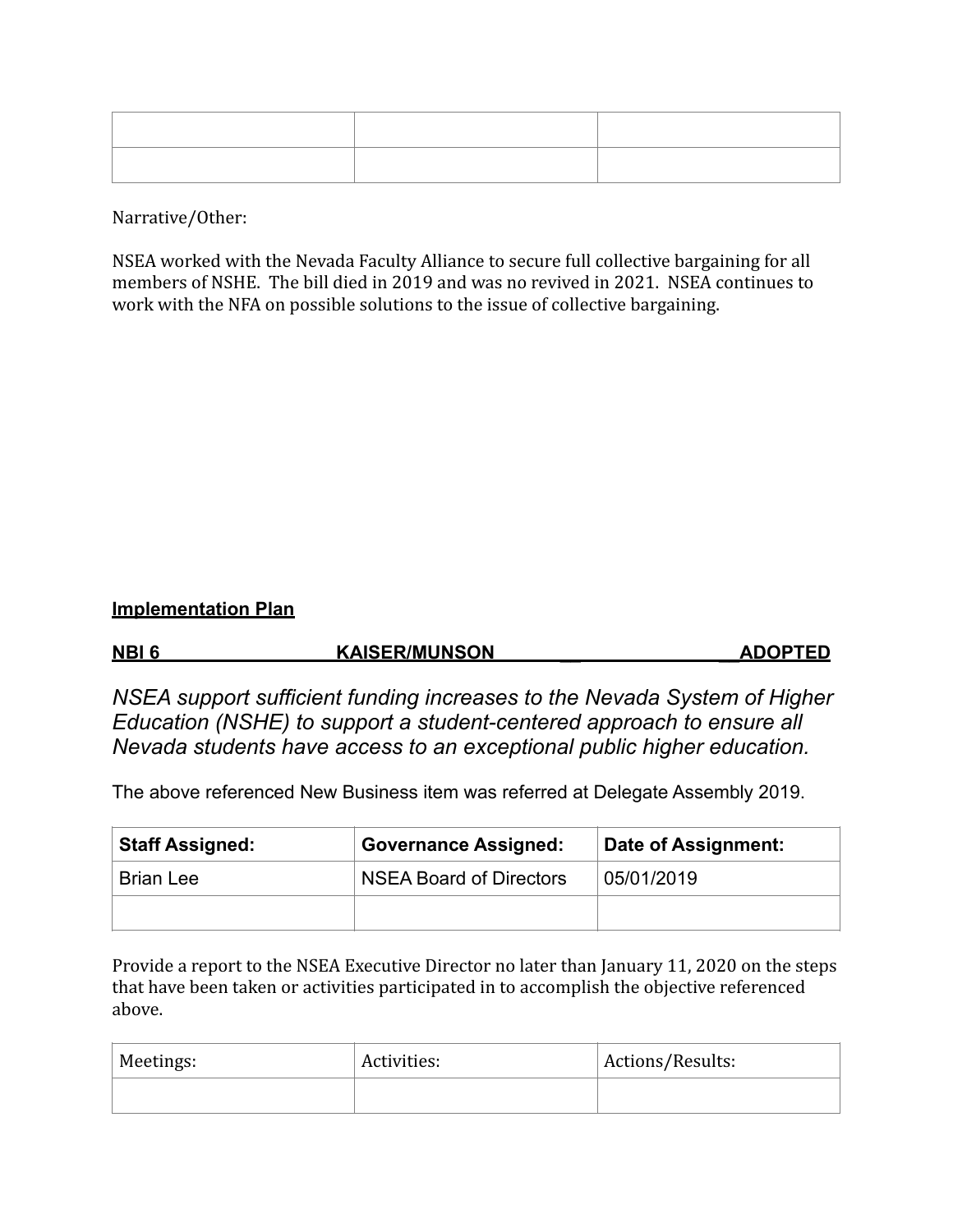Narrative/Other:

NSEA worked with the Nevada Faculty Alliance to secure NSHE funding increases in the 2019 and 2021 legislative sessions.

### **Implementation Plan**

**NBI 8 KULSETH/KIMURA ADOPTED AS AMENDED**

*NSEA shall create a committee to be created to review research and survey members about current working conditions including building maintenance, administration interactions, school climate, and classroom environment.* 

The above referenced New Business Item was referred as amended at Delegate Assembly 2019.

| <b>Staff Assigned:</b> | Governance Assigned:    | Date of Assignment: |
|------------------------|-------------------------|---------------------|
| <b>Brian Lee</b>       | NSEA Board of Directors | 05/01/2019          |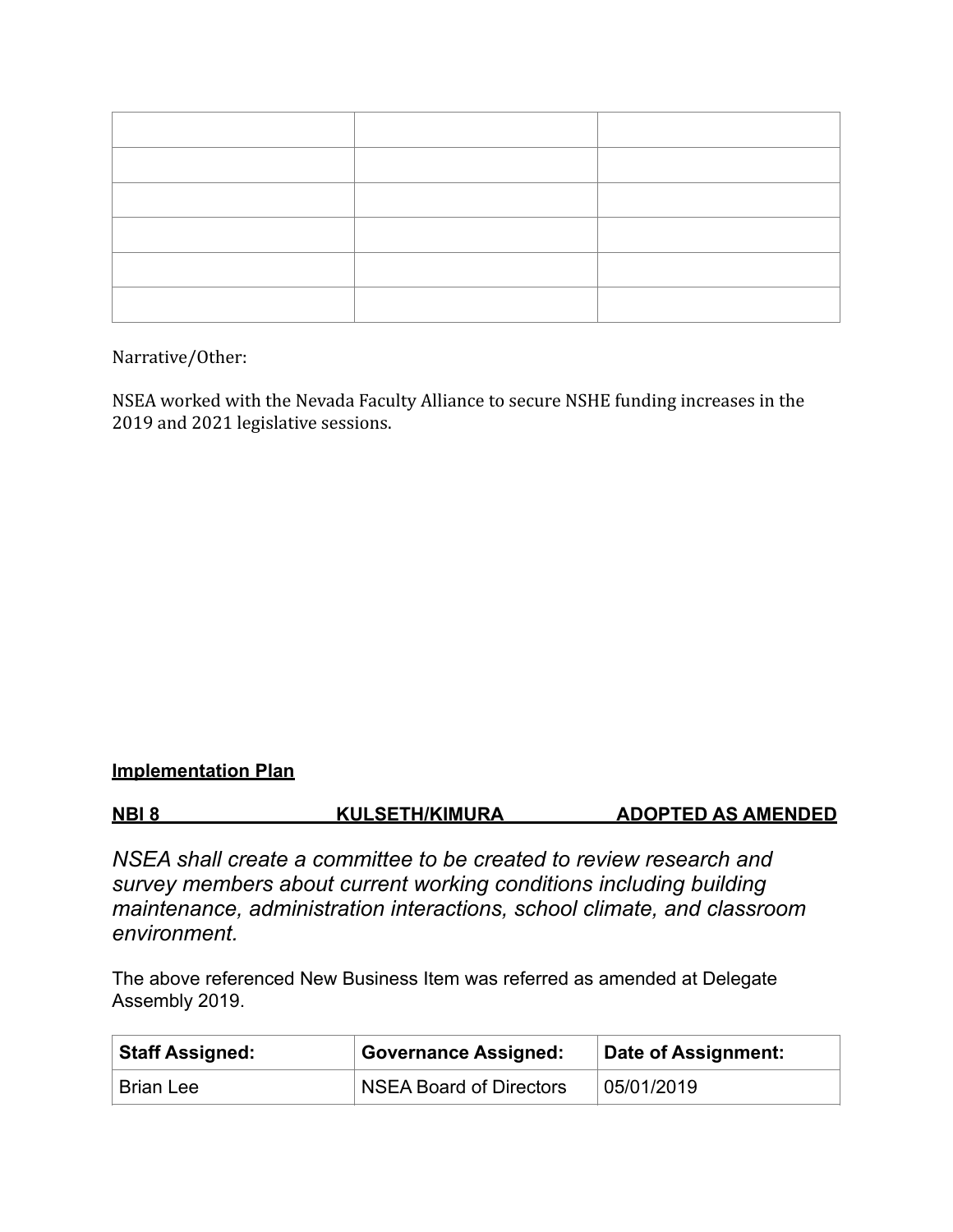Provide a report to the NSEA Executive Director no later than January 11, 2020 on the steps that have been taken or activities participated in to accomplish the objective referenced above.

| Meetings: | Activities: | Actions/Results: |
|-----------|-------------|------------------|
|           |             |                  |
|           |             |                  |
|           |             |                  |
|           |             |                  |
|           |             |                  |
|           |             |                  |
|           |             |                  |

Narrative/Other:

NSEA has conducted surveys with included school working conditions. The results of the surveys were reported to the NSEA Board of Directors and we used in the production of NSEA's Legislative Priorities.

#### **Implementation Plan**

| <b>NBI 10</b> | <b>HOLLIS/LANDAU</b> | <b>ADOPTED</b> |
|---------------|----------------------|----------------|
|               |                      |                |

*NSEA will develop recommendations and pathways for successful negotiations that ESP locals can take to their school districts to recognize professional development, outside trainings education, and work experience for placement and increases on pay scales.*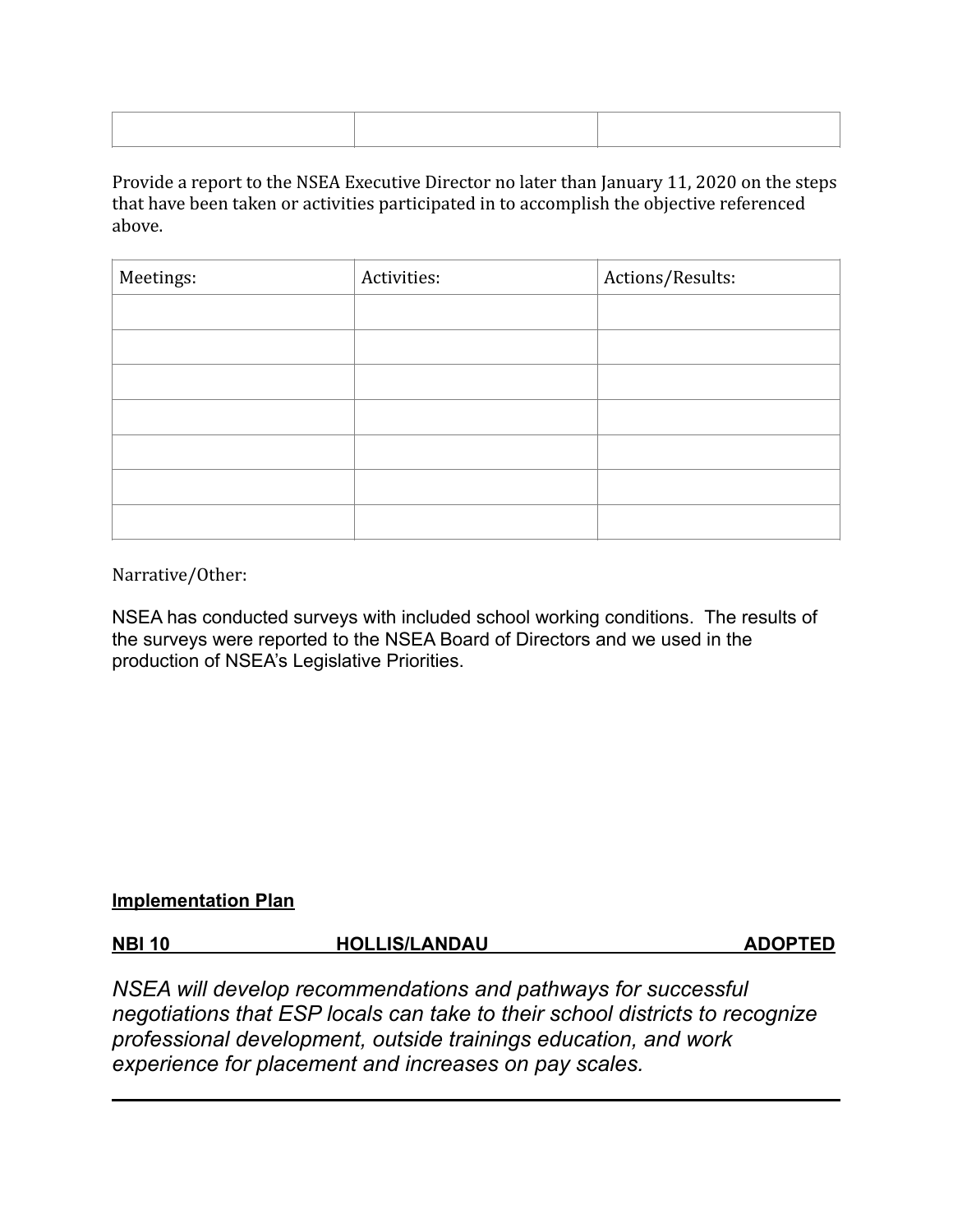The above referenced New Business Item was referred at DA 2019.

| <b>Staff Assigned:</b> | <b>Governance Assigned:</b>    | Date of Assignment: |
|------------------------|--------------------------------|---------------------|
| <b>Brian Lee</b>       | <b>NSEA Board of Directors</b> | 05/01/19            |
|                        |                                |                     |

Provide a report to the NSEA Executive Director no later than January 11, 2020 on the steps that have been taken or activities participated in to accomplish the objective referenced above.

| Meetings: | Activities: | Actions/Results: |
|-----------|-------------|------------------|
|           |             |                  |
|           |             |                  |
|           |             |                  |
|           |             |                  |
|           |             |                  |
|           |             |                  |
|           |             |                  |

Narrative/Other:

NSEA has provided additional training on matters of negotiations to UDs to assist in negotiations. It should be noted that several of our locals were able to negotiated increases for members and professional development pathways into their contracts or as sideletter agreements. 

### **Implementation Plan**

**NBI 12 NICHOLLS/HULSEY ADOPTED**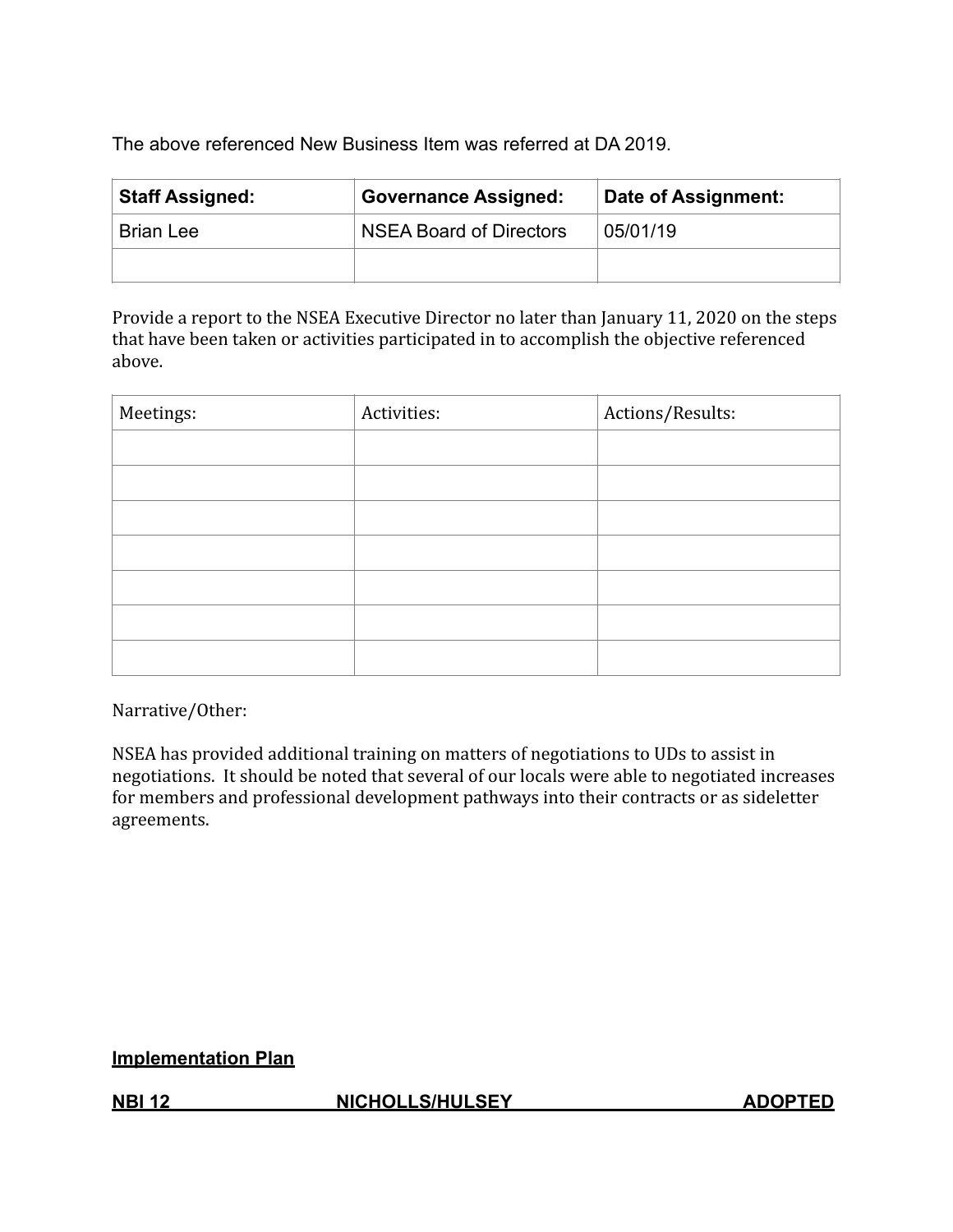## *The NSEA will continue to support the Nevada NEXT program for early educators. This can include mentoring and professional development opportunities.*

The above referenced New Business Item was referred at Delegate Assembly 2019.

| <b>Staff Assigned:</b> | <b>Governance Assigned:</b>    | Date of Assignment: |
|------------------------|--------------------------------|---------------------|
| Lisa Guzman            | <b>NSEA Board of Directors</b> | 05/01/2019          |
|                        |                                |                     |

Provide a report to the NSEA Executive Director no later than January 11, 2020 on the steps that have been taken or activities participated in to accomplish the objective referenced above.

| Meetings: | Activities: | Actions/Results: |
|-----------|-------------|------------------|
|           |             |                  |

Narrative/Other: 

NSEA continued and continues its support for the Nevada NEXT program. The group has over 100 members.